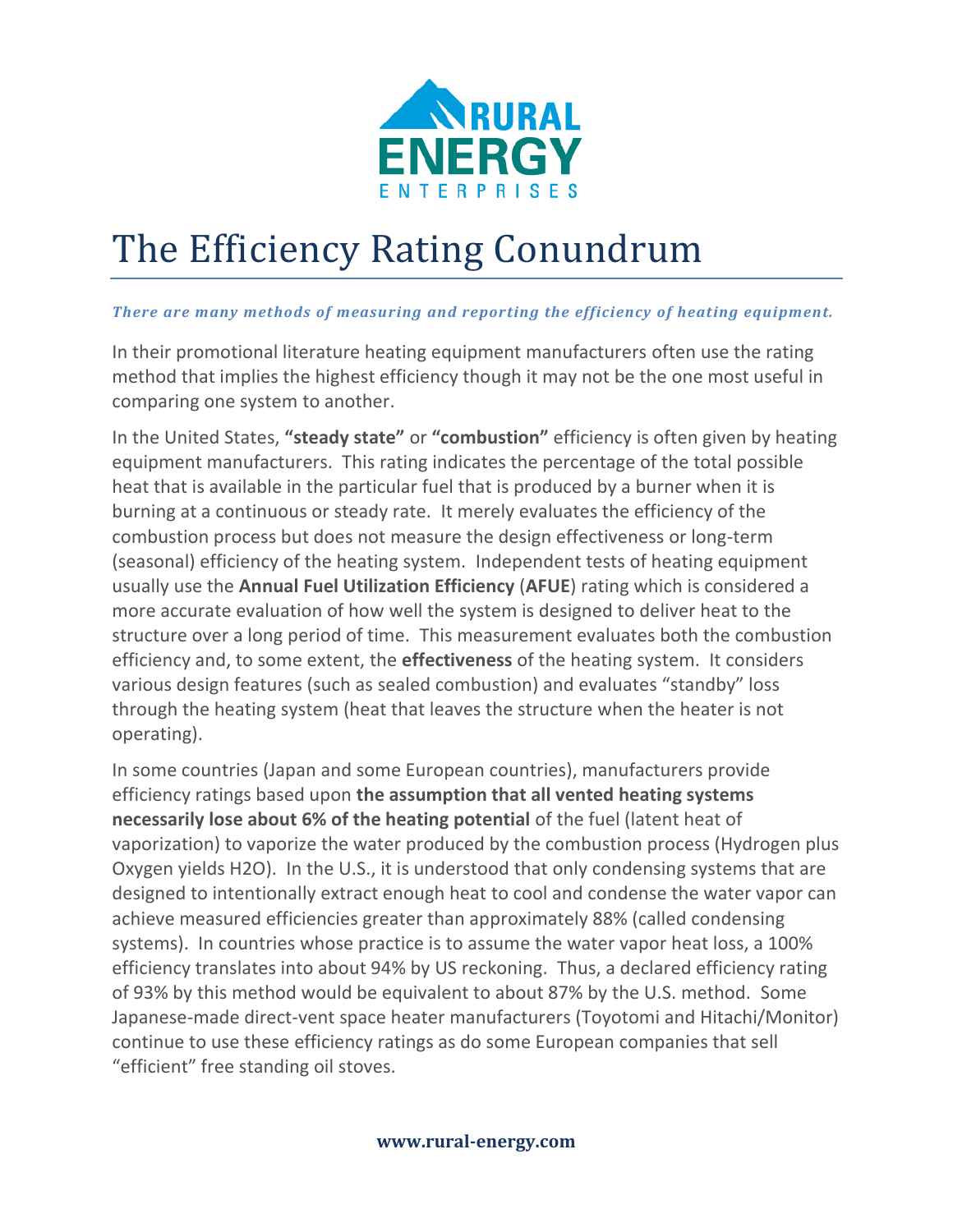**To compare efficiency ratings of various types of heating systems or water heaters, you must know what type of "efficiency rating" is being provided.** They are not all the same!! For example, a Japanese or European made space heater with a manufacturer's efficiency rating of 93% is likely NOT more efficient than a similar product with an AFUE of 86%.

### **Types of Heat Transfer**

- Radiant
- Convection
- Conduction

Nor is efficiency the whole story. Some systems with high combustion efficiency ratings may not be very practical or **effective** for your particular heating application. Some efficiency ratings do not consider other system design factors than can significantly impact your comfort and your heating cost. To compare "efficiency" you must also determine which method of heat transfer and distribution best suits your situation: **radiant, convection, or conduction.** Further, you should try to determine and evaluate various design features of the stoves or heating systems that you are comparing. Does it use outside air for combustion? Does it have electronic ignition or a standing pilot light? Can it be thermostatically controlled? Automatic On and Off or manual? Does it have a setback option?

# **Radiant**

Radiant heaters transfer heat like the sun through infrared rays. The heat is absorbed or felt by the things and people close to the heat source or in the path of the infrared radiant heat rays. The closer to the source, the more heat absorbed. Wood burning stoves, fireplaces, and most electric heaters provide heat in this manner.

# **Convection**

Convection heaters are designed to transfer heat into the air that passes through the heater or its heat exchanger. This hot air will then passively rise or can be "forced" to move by fans and can be distributed here and there though ducts. (Forced air furnaces). Some convection heaters also have fans that assist the flow of air through the heater. Usually convection heaters try to induce a "circular" flow or air in space to be heated and utilize the principle that hot air rises and cool air falls. (Convection loop).

# **Conduction**

Heat can also be transferred by **conduction**. Heating devices that heat water usually do so through conduction. Conduction is what happens when a cool material (such as your finger) meets a hot material (such as a stove). Heat is transferred quickly and effectively. Heat transferred by conduction into water can then be distributed though